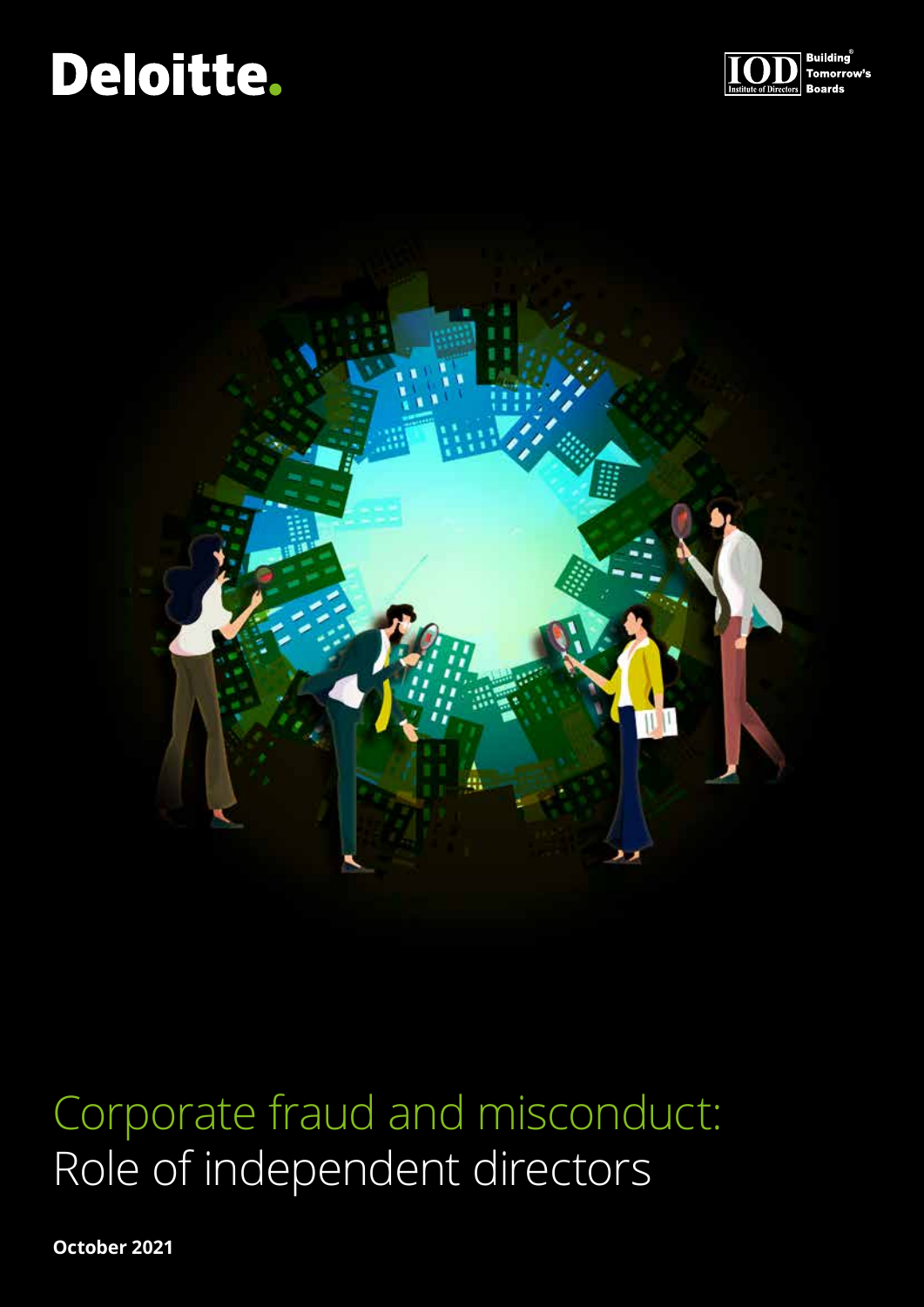# **Contents**

| Foreword                                                              | 04 |
|-----------------------------------------------------------------------|----|
| Introduction                                                          | 07 |
| Executive summary                                                     | 08 |
| Section 1: From the watchtower:<br>The future of fraud                | 09 |
| Section 2: Strengthening the foundation -<br>Organisation's readiness | 13 |
| Section 3: Role of IDs in FRM                                         | 16 |
| Section 4: Prepping for the future against fraud                      | 20 |
| About the survey                                                      | 26 |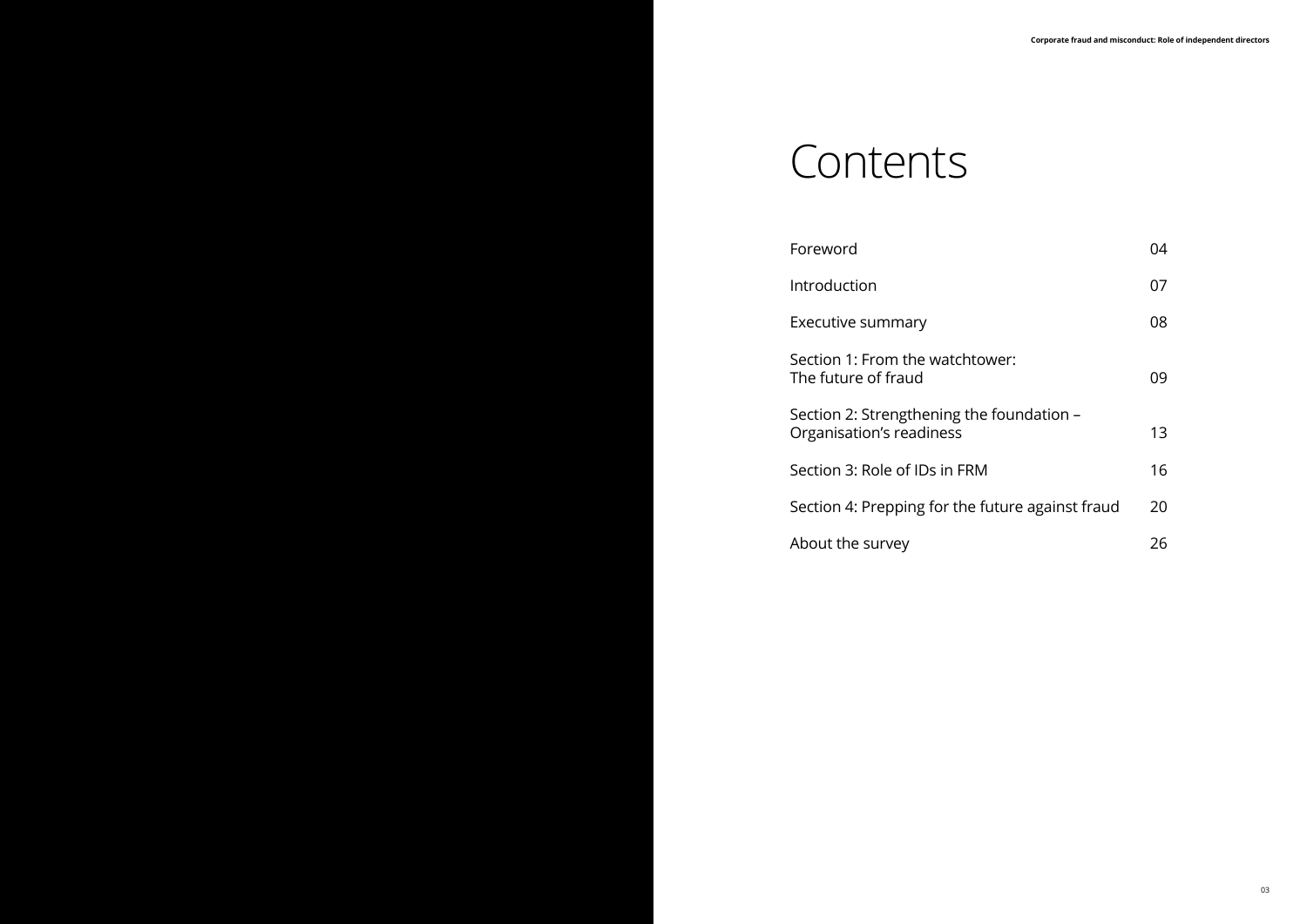# Foreword

The extensive and widespread use of technology in business today while enhancing efficiencies has also provided openings for frauds and associated risks. In this environment, it is important that Independent Directors (IDs) be vigilant, prudent, and understand the risks of a virtual work environment. This responsibility is heightened in the post pandemic world and the evolving regulatory framework. Today, IDs must play a significant role in overseeing the Happy reading! fraud detection and prevention mechanisms. IDs therefore, must equip themselves with the knowledge of key risks and effects that such incidents could have on their organisations.

To this effect, **"Corporate fraud and misconduct: Role of Independent Directors"** offers an in-depth insight into the awareness in the Independent Directors' community on fraud, misconduct, and non-compliance, and their fiduciary responsibilities related to these. The insights in this report have been compiled based on a survey initiated by Deloitte in collaboration with the Institute of Directors (IOD) to understand how IDs perceive corporate fraud, their preparedness in addressing it, and the best practices to mitigate associated risks.

The findings and perspectives laid out in this report will help provide a perspective on the role that Independent Directors play today in addressing corporate fraud.

We hope you find this report informative and thought provoking.



# Foreword

Deloitte Touche Tohmatsu India LLP, in association with the Institute of Directors (IOD), has carried out a joint survey to understand how Independent Directors (IDs) perceive corporate fraud, their preparedness for addressing it, and adoption of best practices to mitigate corporate fraud and misconduct risks.



The survey questions were designed to elicit the views of executives and IDs for tackling fraud, bribery, and corruption. The survey clearly brings out how the corporates face and fight fraud and corruption in an era of significant technological advance, despite the introduction of significant anti-corruption laws, and continued escalation of unethical conduct.

Over the years, IDs role has been evolving and enhancing, and regulators are placing increasing dependence on their vital role for good governance. IDs are chairing or are members in majority of the board committees, including the 'Internal Audit Committee'.

Covid-19 has significantly disrupted business environment and has led to numerous challenges that have exposed corporates to fraud related vulnerabilities. A remote workforce has proved to be more vulnerable and exposed to cybercrime, including data theft, breach, and intellectual property frauds.

### IDs need to:

**•** Re-evaluate data protection policies - reassess technology and infra-structure solutions from security perspectives and ensure secured and resilient operations

- **•** Regularly monitor fraud and cyber-security threats
- **•** Deploy crisis management response mechanism
- **•** Be vigilant for financial statement fraud schemes
- **•** Board audit committee to have an effective anti-fraud and misconduct detection mechanism

IDs can play a significant role in pushing the agenda for periodical detailed assessment of organisation's risk management system to control cybercrimes, promote fraud risk management framework, knowledge and training, proper reporting protocol of whistle blowers. In safeguarding organisations against fraud, IDs need to act with the highest standards of vigilance and prudence.



**Lt. Gen. J. S. Ahluwalia,** PVSM (Retd.) President Institute of Directors



**Atul Dhawan** Chairperson Partner Deloitte India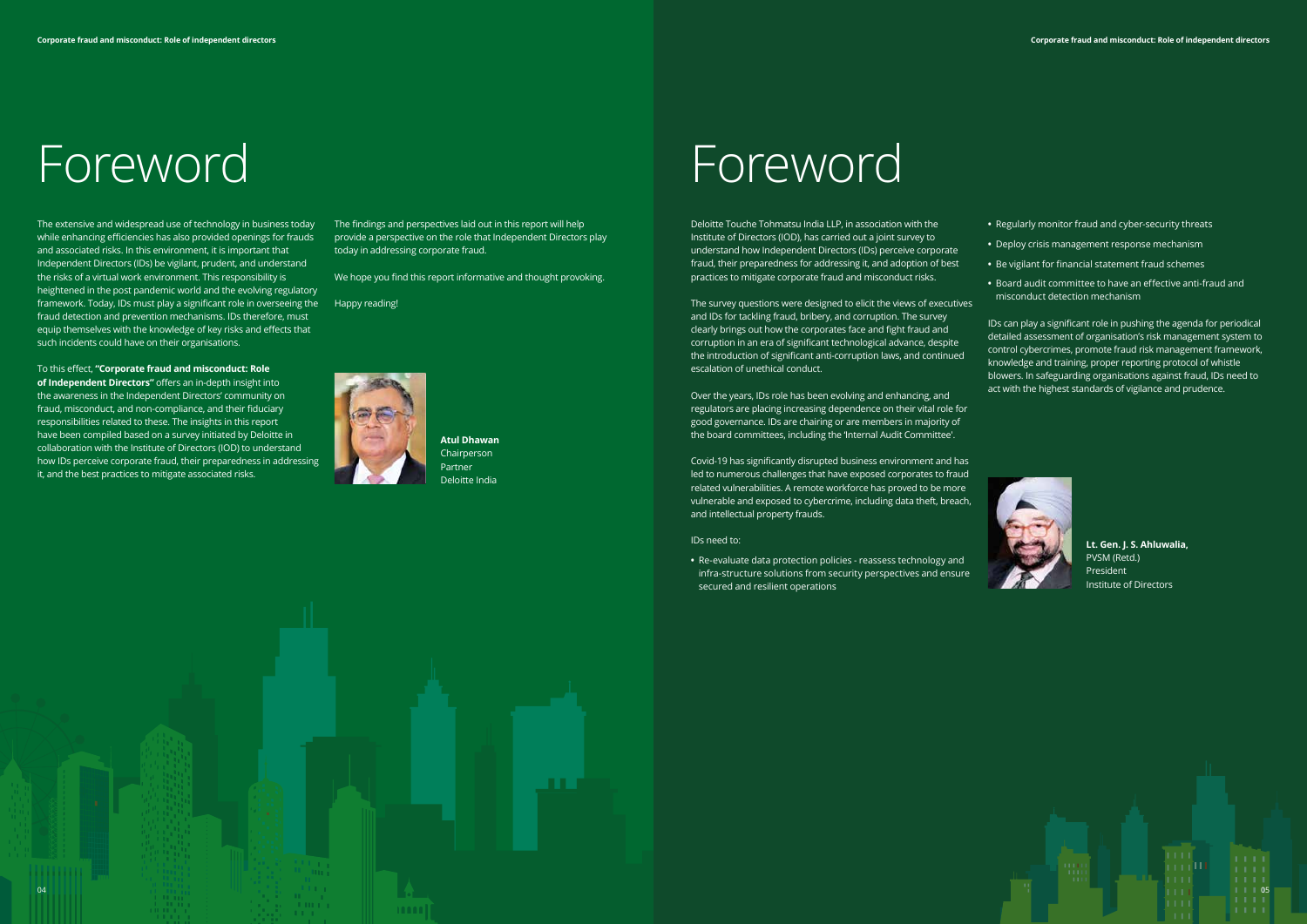

# **Introduction**

The growing focus on ethics and corporate governance within organisations has increased the importance of the role of an ID in being an effective deterrent to fraud, mismanagement and lapses in corporate governance.

Independent Directors (IDs) are key in the overall governance of the organisation and are becoming vital in organisation's efforts to mitigate fraud and associated risks. Over the years, occurrences of large-scale corporate frauds in India has heightened the need to overhaul and strengthen the corporate governance framework to make India more competitive in the globalized world. This resulted in a series of legislation being enacted which enhanced regulatory requirements in dealing with and reporting on corporate fraud . The Companies Act, 2013, and the revised corporate governance norms of the Securities Exchange Board of India (SEBI) for listed companies, have placed significant accountability for fraud risk management on the Board of Directors and audit committee (including IDs). Against this background, Deloitte Touche Tohmatsu India LLP (DTTILP) in association with the Institute of Directors (IOD), has carried out a survey to understand how IDs perceive corporate fraud, their preparedness in addressing corporate fraud, and the adoption of best practices to mitigate fraud and misconduct risks. The survey observations reflect an expected rise in frauds in near future and a need for IDs to enhance their awareness of fraud risks/FRM framework to enable them to be better equipped and discharge their duties. Accordingly, IDs should reflect on the changing fraud risk landscape faced by organisations in the evolving complex business environment and carefully evaluate the effectiveness of the organisation's fraud risk management strategy.

Further, the business disruption caused by the pandemic has further underscored the need to be vigilant and strengthen governance frameworks as historically, data shows that business disruptions/crises have been followed by not only a rise in new and increased fraud risk vulnerabilities but also by discovery of fraudulent practices committed over the years. The current business environment with its remote working business model, increased technology adoption and with control frameworks not keeping up pace with the change in business models is turning out to be a catalyst for increased fraud risks. In this new scenario of uncertainty induced by Covid-19, it becomes pertinent to raise awareness on fraud, misconduct and noncompliance amongst the ID community, for them to effectively discharge their duties.

Although there are multiple priorities for those charged with corporate governance, in our view, there is a need for IDs to reflect upon the level of their organisations preparedness to meet the challenges of fraud and misconduct in the current environment and accordingly should empower themselves to preserve organisation value and fulfill their fiduciary responsibility.



**Nikhil Bedi** Partner and Leader – Forensic, Financial Advisory Deloitte Touche Tohmatsu India LLP

1 Companies Act, 2013; SEBI Guidelines – LODR, Constitution of National Financial Reporting Authority, SEBI guidelines for disclosure of any forensic audit,and the standards for forensic accounting and investigations in India issued by ICAI.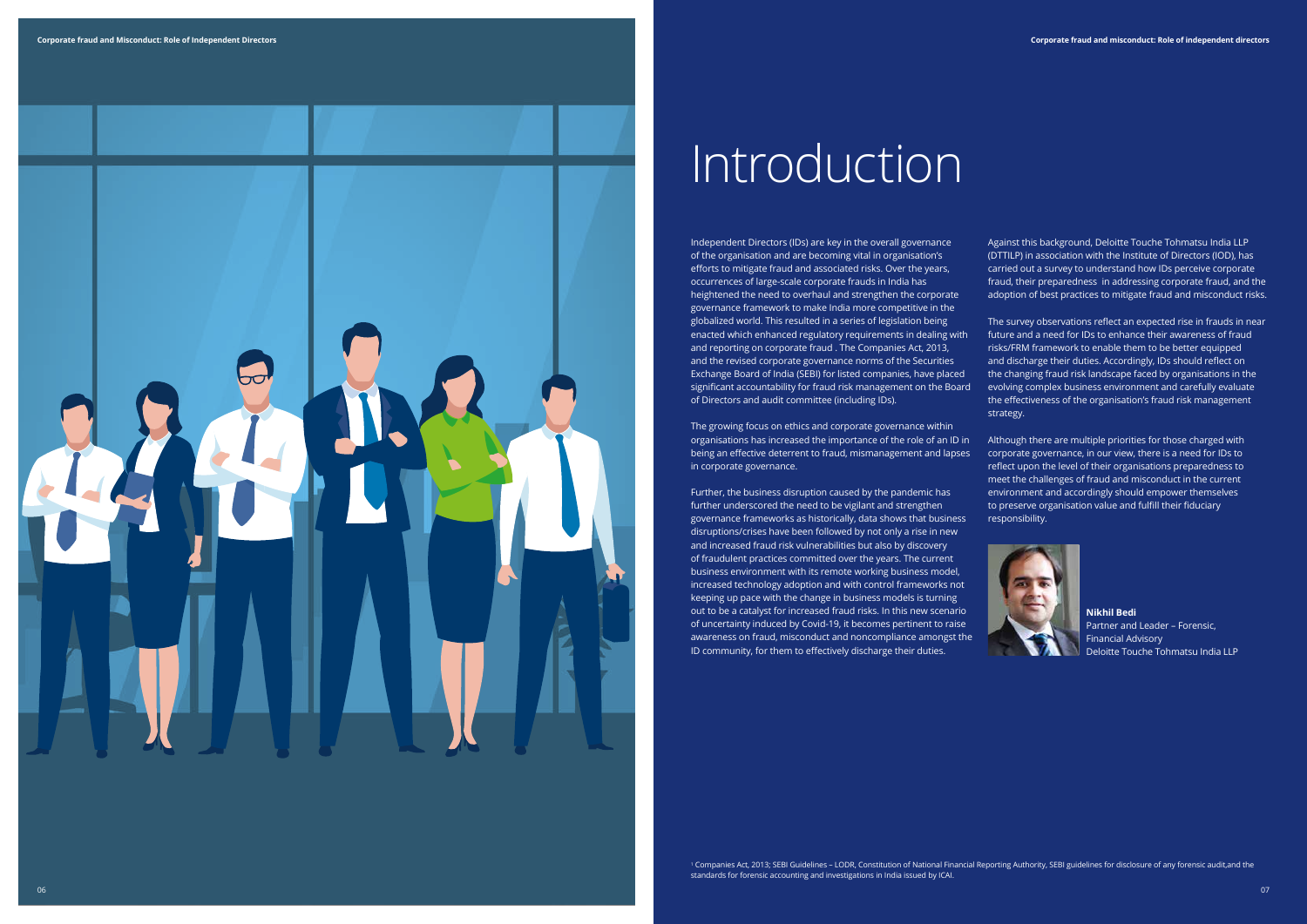# Executive Summary



# Section 1

From the watchtower: The future of fraud

# **Key findings**

**– Around 63 percent IDs feel that the current business disruption can spur fraud over the next two**  Do you believe that the current business disruption can spur fraud over the next two years? (Please select one option)



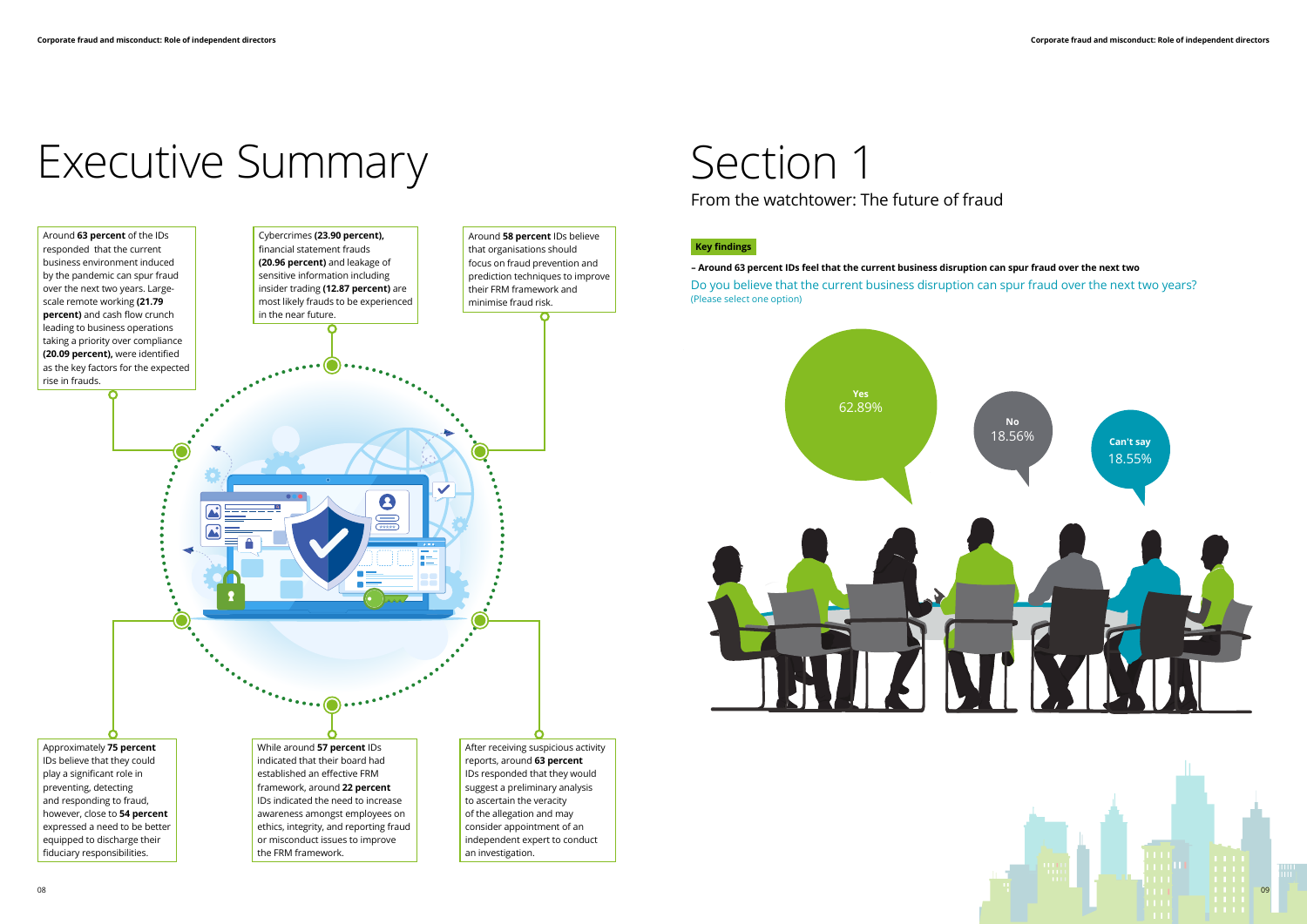**– Large-scale remote working arrangements (21.79 percent), cash flow crunch, leading to business operations taking a priority over compliance and corporate governance (20.09 percent), and limited communication/ education to employees on preventing fraud, misconduct, and noncompliance (19.66 percent) are the key factors for the expected rise in the future fraud.**

**– Cybercrimes (23.90 percent), financial statement fraud including incorrect business valuations (20.96 percent) and leakage of sensitive information, including insider trading and espionage (12.87 percent), are the most likely fraud schemes to be experienced in the near future.**

## What do you feel are some of the factors/ pressures that can contribute to frauds in the future?

From the list below, identify the top three frauds and malpractices that you believe can expose the company to significant monetary, regulatory, and reputational loss.





# **Observations**

2 More than 6.07 lakh cyber security incidents observed till June 2021: Government - The Hindu



COVID-19 has significantly disrupted business environments and has led to numerous changes such as, change in business models, cash flow crunch, and remote working environment, which have exposed organisation/individuals to increased fraud-related vulnerabilities. This is in line with the survey responses, where around 63 percent IDs responded that they believe fraud will increase over the next two years.

While there are multiple aspects that add complexity to the overall environment, certain elements are more important than others, for instance:

**•** The sudden shift to remote working resulted in multifold increase in electronic communications, both written and verbal wherein employees were working in a less-secure environment. New workflows to accommodate processes, coupled with limited oversight, may have created opportunities for both internal and external parties to commit fraud.

In-line with this trend, large-scale remote working environment (21.79 percent) was identified as one of the key factors that can contribute to frauds in the near future. A remote workforce has also proved to be more vulnerable to cyber-attacks, such as phishing attempts or "whaling" scams that trick recipients into downloading malware or unknowingly providing confidential and sensitive information. These changes in business operations have exposed organisations to heightened risk of cybercrime, including data theft, breach, and intellectual property fraud as indicated by 23.90 percent of IDs and leakage of sensitive information, including insider trading and espionage, as indicated by around 12 percent of IDs. Further, the Indian Computer Emergency Response Team (CERT-In) recorded over 6.07 lakh cyber security incidents in the first six months of 2021,<sup>2</sup> which is a significant increase over previous years.

**•** On the other hand, increased volatility in the businesses as they struggle for survival acted as a rationalizing factor for

organisation's management/employees committing fraud. Such acts may have been justified as "tiding over the crisis" to meet stakeholder expectations. Historical data also indicates that the recession that began in 2008, resulted in a significant increase in lawsuits based on fraudulent loss. The President and CEO of the Association of Certified Fraud Examiners quoted, *"With the current historic drops in markets around the world due to the coronavirus pandemic, many of the factors that were present then in 2008 are likely to apply today. During the recession, we can expect not only more fraud to occur, but also more existing fraud to be discovered. It's not a question of if we see more fraud, it's a question now of how much we will see".* Further, as witnessed during financial crises in the past, frauds may have been concealed for an extended period of time, are more prone to be revealed/unearthed amidst downturns when fraudsters can no longer cover up instances of wrongdoing.

A similar sentiment also emerged from the survey findings, wherein around 21 percent IDs expect a rise in financial statement fraud, including the risk of misrepresenting business valuations which may expose the organisations to significant monetary, regulatory, and reputational loss in the near future.

**•** Inadequate/redundant controls in a changed environment resulting in newer fraud risks and limited communication/ education to employees on preventing fraud, misconduct, and non-compliance creates a significant vacuum for fraudsters to take advantage of. Approximately 20 percent IDs felt that lack of awareness amongst employees on preventing fraud, misconduct, and noncompliance will contribute to the increase in frauds in the near future. Coupled with the fact that business priorities may take precedence over compliance in time of crisis, there could be situations that some organisations may not have fraud prevention as a priority area, which may contribute to an increase in frauds.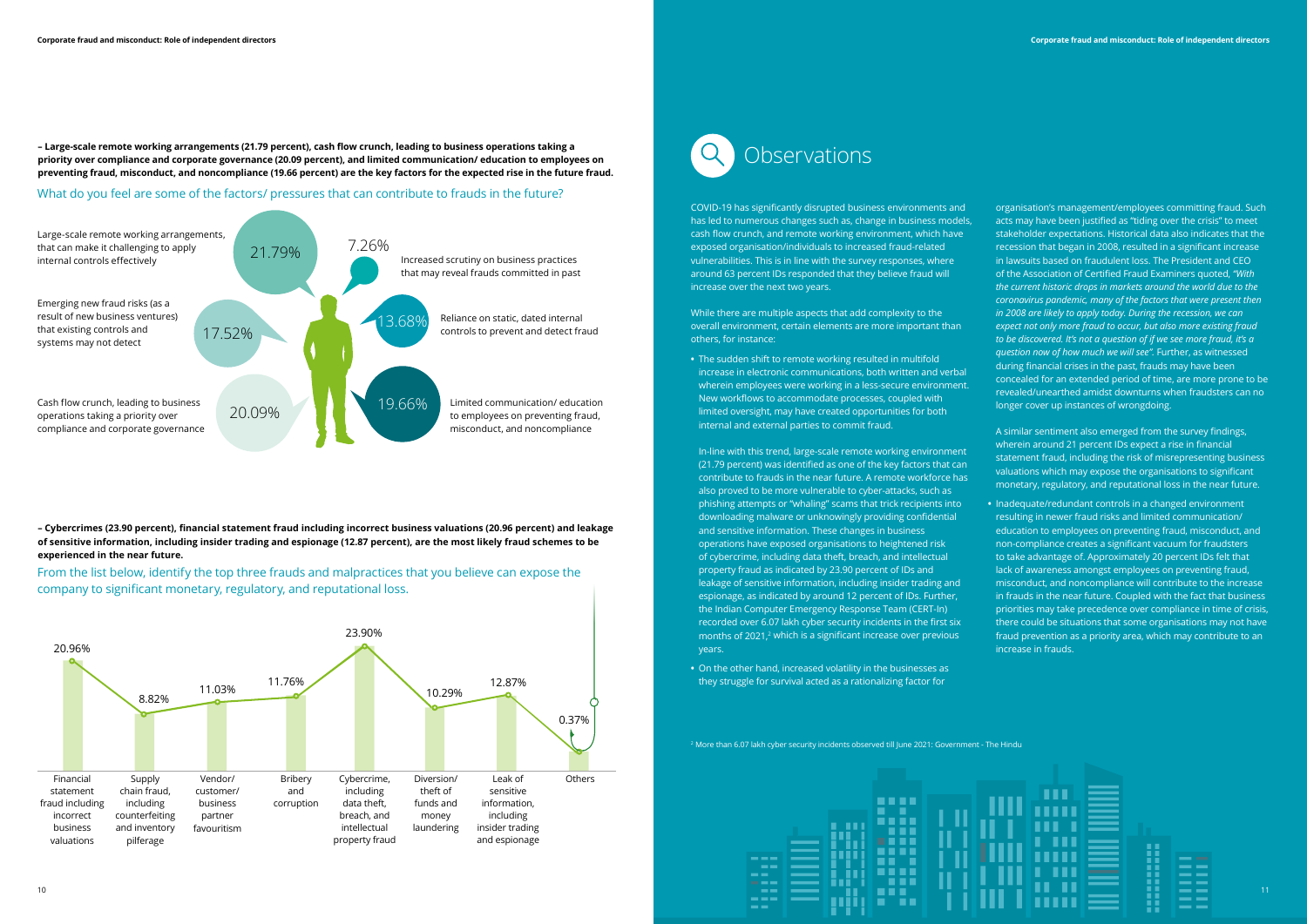

# **– Around 48 percent IDs responded that the organisations they represent have well-defined and clear incident response**

| The organisation/s I represent<br>has well defined and clear<br>incident response protocols<br>to ensure swift actions upon | Absolutely<br>Agree    | 5              |  |
|-----------------------------------------------------------------------------------------------------------------------------|------------------------|----------------|--|
| detection of fraud and its<br>reporting                                                                                     |                        | $\overline{4}$ |  |
|                                                                                                                             |                        | 3              |  |
|                                                                                                                             |                        | $2^{\circ}$    |  |
|                                                                                                                             | Absolutely<br>Disagree | 1              |  |

**protocols to ensure swift actions on detection of fraud and its reporting.**

## Based on your understanding, please rate the following statement on a scale of 1 to 5, with 1 being "absolutely disagree" to 5 being "absolutely agree".

Has the Audit Committee of your board established an effective anti-fraud (including Financial Statement Frauds) and misconduct detection mechanism? **– Around 57 percent IDs believe that their organisations have an effective anti-fraud and misconduct detection mechanism.**





# Strengthening the foundation – organisation's readiness

## **Key findings**

The pandemic has enabled organisations to change the way they operate and redesign their operating model. With this, organisations need to be agile and refresh their fraud prevention plans to align with the new normal. In this context, IDs can play a significant role in pushing the agenda in board meetings, to control cybercrime and keep an eye out for possible fraud incidents.

## **Drive the agenda to control and monitor cybercrimes**

Organisations can achieve a resilient remote working culture by enabling the following actions:

- Re-evaluate data protection policies and controls to secure the ecosystem
- Re-assess technology and infrastructure solutions from a security, capacity, availability, and resilience perspective
- Implement solutions that help monitor frauds/cyber security threats and log events to ensure secure and resilient operations
- Plan, analyse, prepare, and deploy crisis management response mechanisms to mitigate the impact of any business continuity threat
- Re-evaluate the risks arising from third-party ecosystems in the remote working scenario for all employees
- Establish comprehensive policies and procedures to define guidelines for effective working and governance, adapted to the new normal
- Ensure that company conducts periodic awareness drive to sensitise the employees on the risks and precautions to be taken
- Continuously measure crisis response effectiveness on an ongoing basis with regular and rigorous training, testing, and communication
- Ensuring that the organisation has a robust system of anti-fraud controls over financial reporting and has implemented a continuous monitoring mechanism to identify red flags on a near real-time basis
- Ensuring that the board gets qualitative information (accurate and comprehensive reports) well in advance to review and obtain confidence on the accuracy, completeness, and quality of the information presented
- Ensuring that all material/extraordinary transactions are brought to the notice of the board and have appropriate business justification substantiated with satisfactory information/documents
- Confirm that the related party transactions/extraordinary items are justified, in the organisation's interest and supported with independent subject matter expert's opinions, wherever required
- Apply heightened skepticism and ask challenging questions and record consent or dissent as appropriate
- Consider all whistle-blower complaints/tips diligently and ensure that they are addressed/investigated adequately

### **Tips to watch out for cybercrime incidences:**

- Understand trends of cyberattacks/ breaches/ attempts in industry and implication thereof on the company's risk profile
- Ensure periodic review of the critical organisational data which is vulnerable to such attacks
- Identify instances of lack of right-fit of technologies and skilled resources in view of the emerging trends
- Understand the fraud trends emerging from third-party eco-systems

## **Drive the agenda over financial reporting process**

While the primary responsibility of financial statement preparation and reporting remains with the management of the organisations, IDs need to be vigilant for control over financial reporting and fraud schemes. Some best practices include:

### **Tips to watch out for financial statement frauds:**

- Reported financial numbers not in line with the industry and past performance trend
- Complex disclosure notes in the financial statements
- Frequent or ad-hoc changes to the accounting principles adopted for financial statement preparation
- Frequent auditor qualifications or reservations in the audited financial statements
- High employee retrenchment in the finance department or frequent changes to external auditors
- Lack of/inadequate controls over financial reporting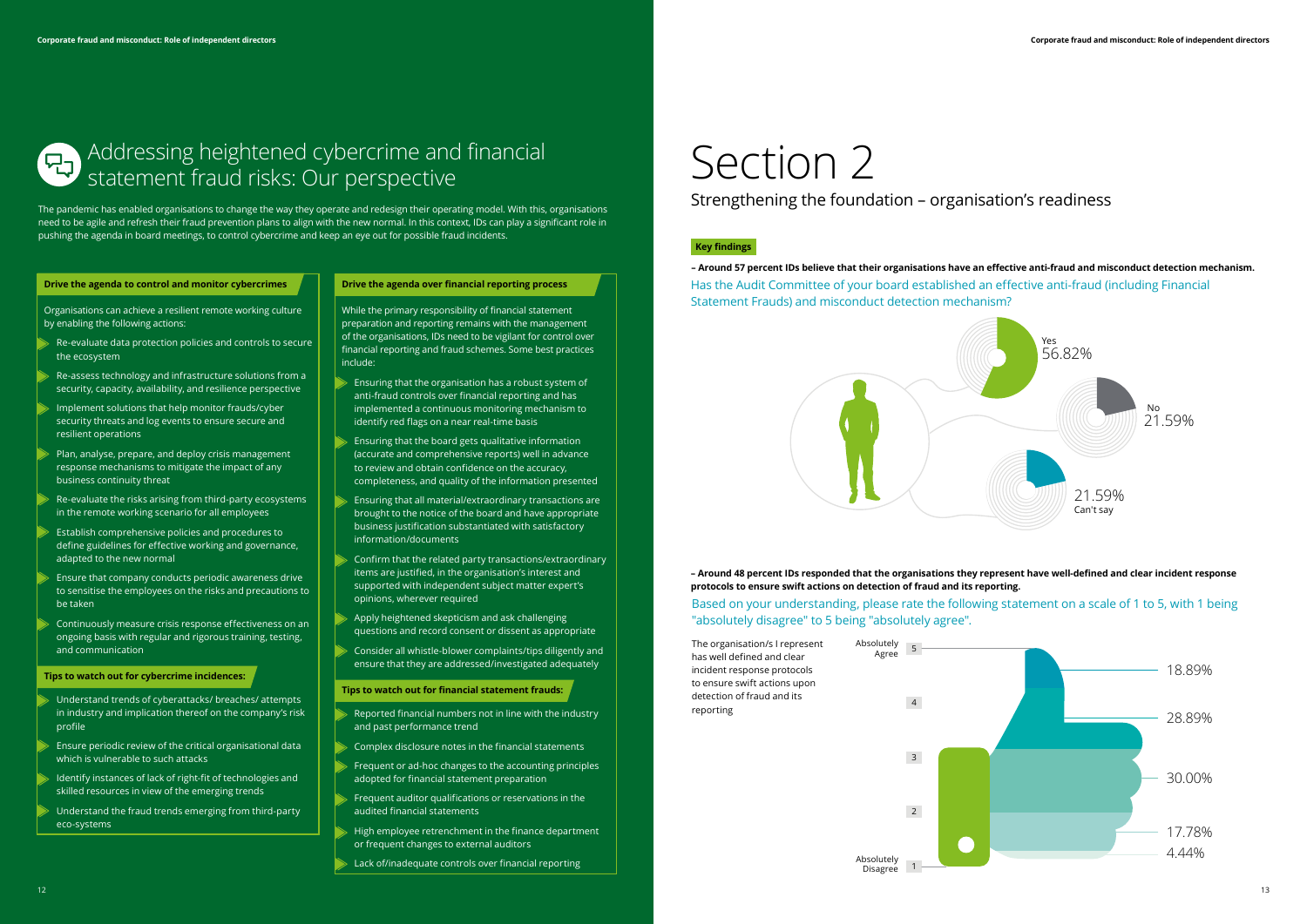of actively promoting preventive fraud risk control framework

matters including compliance

identifying department or person to lead the fraud risk

nprovements

ons in preventing, detecting and deterring fraud

ine the fraud risk profile and identify improvement avenues

dentify red-flags and investigative procedures (data analytics

Fraud risk management is a dynamic phenomenon as the environment, be it internal or external, is constantly evolving. While large organisations have generally set up fraud risk management frameworks relevant in their context, the changed environment has challenged the efficacy of the existing framework, both from a design and implementation perspective. In our view, heightened fraud risks (e.g. cybercrime and fraud due to remote working; logistics and supply-chain fraud, insider trading, and financial statement fraud) and limitations imposed by the disruption (e.g. mobility restrictions, inability to conduct effective due diligence on new third parties, etc.) could have affected the effectiveness of fraud risk management protocols.

Interestingly, we have also witnessed a split response on the existence of effective anti-fraud and misconduct detection frameworks, where on one hand, around 57 percent responded that that the audit committee of the board that they represent have established an effective anti-fraud and misconduct detection mechanism, however approximately 43 percent IDs either did not agree or could not confirm the effectiveness of the existing antifraud framework.

# Observations **Outling fraud risks:** Organisational vigil in tackling fraud risks: Our perspective

As part of a robust FRM framework, it is crucial for organisations to implement a well-defined fraud response plan to minimise damage from the fraud, however, only around 48 percent IDs suggested that the organisations that they represent had a welldefined and clear incident response protocol to ensure swift actions upon detection of fraud and its reporting.

Amidst the rapidly changing environment caused by the pandemic, it is essential for organisations to revisit the effectiveness of existing fraud risk management framework and ensure that the organisations have robust fraud response protocols. A structured approach to calibrate or update the fraud risk management framework will help to steer corporate governance personnel in the right direction, assist them in asking the right questions and ensure the existence of an effective fraud risk management framework both from a design and implementation standpoint.

Regulatory requirements in India have recognized fraud as a key risk and have placed responsibility on the board, audit committee and senior management of organisations for development and implementation of a fraud risk management framework. Given the severe economic, reputational, and legal consequences of corporate frauds, organisations today have started taking steps to minimize the fraud risk exposure in their business operations.

While most organisations have developed policies and procedures that cover critical aspects of a comprehensive fraud risk governance framework, several organisations fall short on translating these into practical and functional processes. Given the current disrupted and volatile business environment, relying on traditional anti-fraud mechanisms/controls may not adequately secure the organisation and an updated fraud risk management program – addressing the changing requirements for people, process, and technology - is the need of the hour. Based on our experience, more often than not, the design and implementation of a fraud risk governance framework encounter the following challenges:

| Traditional, case to case-based incidence response approach instead<br>and periodic review thereof                                      |
|-----------------------------------------------------------------------------------------------------------------------------------------|
|                                                                                                                                         |
| Business priorities takes precedence amidst uncertainties over other<br><u> 1989 - Johann Barn, mars eta bainar eta hiri (h. 1989).</u> |
|                                                                                                                                         |
| Lack of a defined structure for the FRM framework and investigation<br>management activities for the organisation                       |
|                                                                                                                                         |
| Set goals and timelines and measure the progress in implementing in<br><u> 1989 - Johann Stoff, amerikansk politiker (d. 1989)</u>      |
|                                                                                                                                         |
| Inadequate awareness efforts to educate employees on their obligat                                                                      |
|                                                                                                                                         |
| Irregular fraud risk assessments of the business processes to determ<br>for anti-fraud control framework                                |
|                                                                                                                                         |
| Absence/limited integration of technology in real-time monitoring to<br>tools, computer forensic technologies, etc.)                    |

Lack of appropriate actions on whistleblower complainants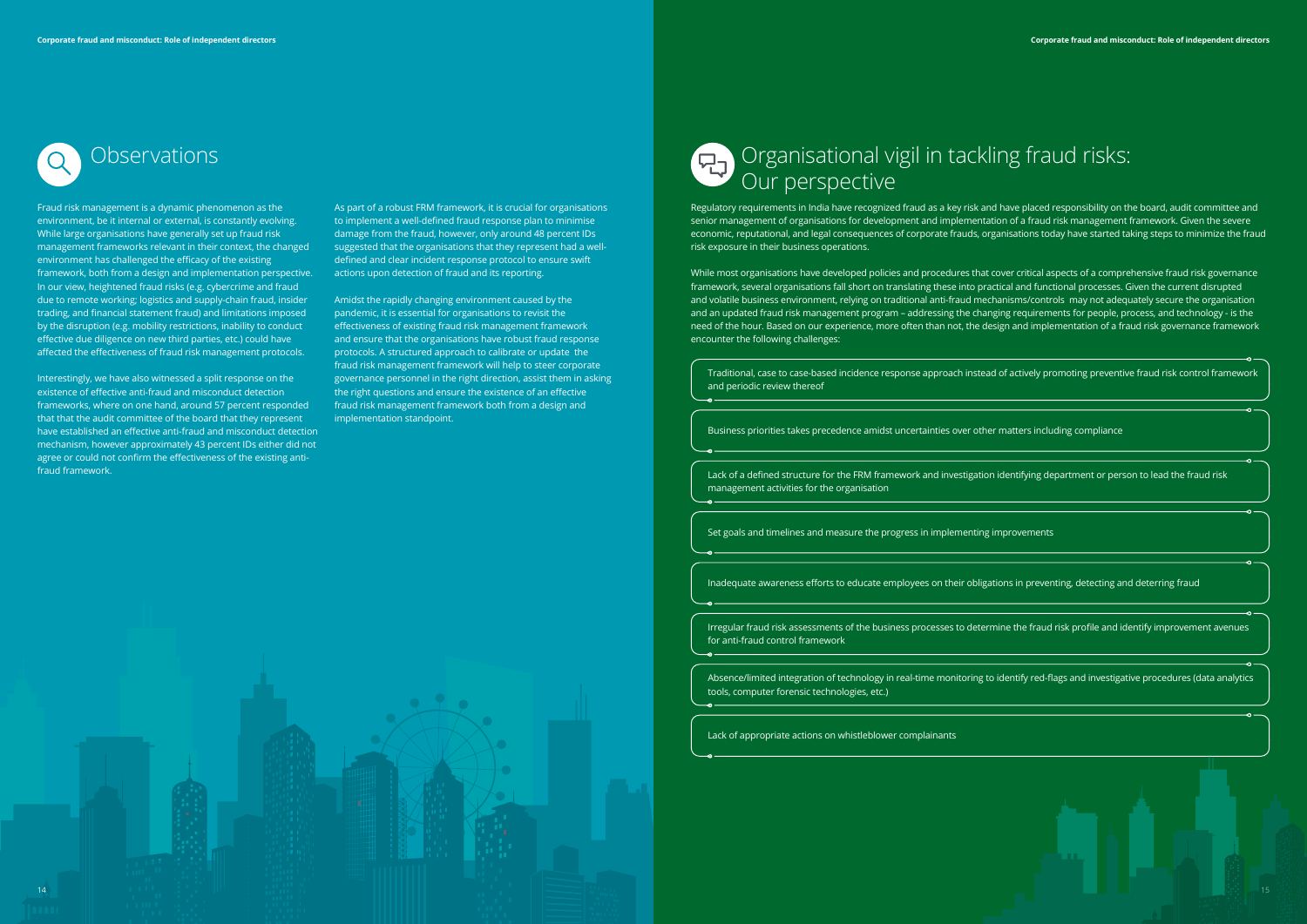



**– A majority of IDs indicated a lack of complete understanding of the existing FRM framework and also, did not have comfort on the robustness of the currently implemented FRM framework.** 

- $\blacksquare$  I have been part of atleast three board level discussions involving anti-fraud and misconduct frameworks in the last two years
- $\blacksquare$  The fraud risk management mechanism is reviewed by the board at least once a year
- I believe the current fraud risk management framework (both in design and implementation) is robust enough to mitigate the fraud risks
- $\blacksquare$  I have a complete understanding of the existing fraud risk management structure (both in design and implementation) and how it operates in practice

Based on your understanding, please rate the following statements on a scale of 1 to 5, with **1 being "absolutely disagree" to 5 being "absolutely agree".**

# Section 3 Role of IDs in FRM

Do you believe independent directors can play a significant role in preventing, detecting and responding to fraud? **– Around 75 percent IDs believe that they could play an important role in fraud prevention and fraud reporting**



## **Key findings**

**– Around 76 percent IDs suggest assessments by internal/third-party consultants on the improvement areas suggested by the internal/ statutory auditor to strengthen the fraud risk management framework**

What do you typically do upon receiving reports prepared by the internal/statutory auditors of the company, particularly on observations/ improvements in the area of fraud risk management? (Please select the top three options that applies)



....... .......

What would you typically suggest upon receiving suspicious activity reports? **– Around 63 percent IDs indicated that a preliminary analysis should be performed to ascertain the veracity of the allegation, based on which, an independent external expert may be employed to conduct an investigation.**





Rely on confirmation from the management that the relevant control improvements have been implemented



reported in the internal/external

audit observations

Scrutinize the changes implemented in the controls framework to evaluate appropriateness and effectiveness of the new controls

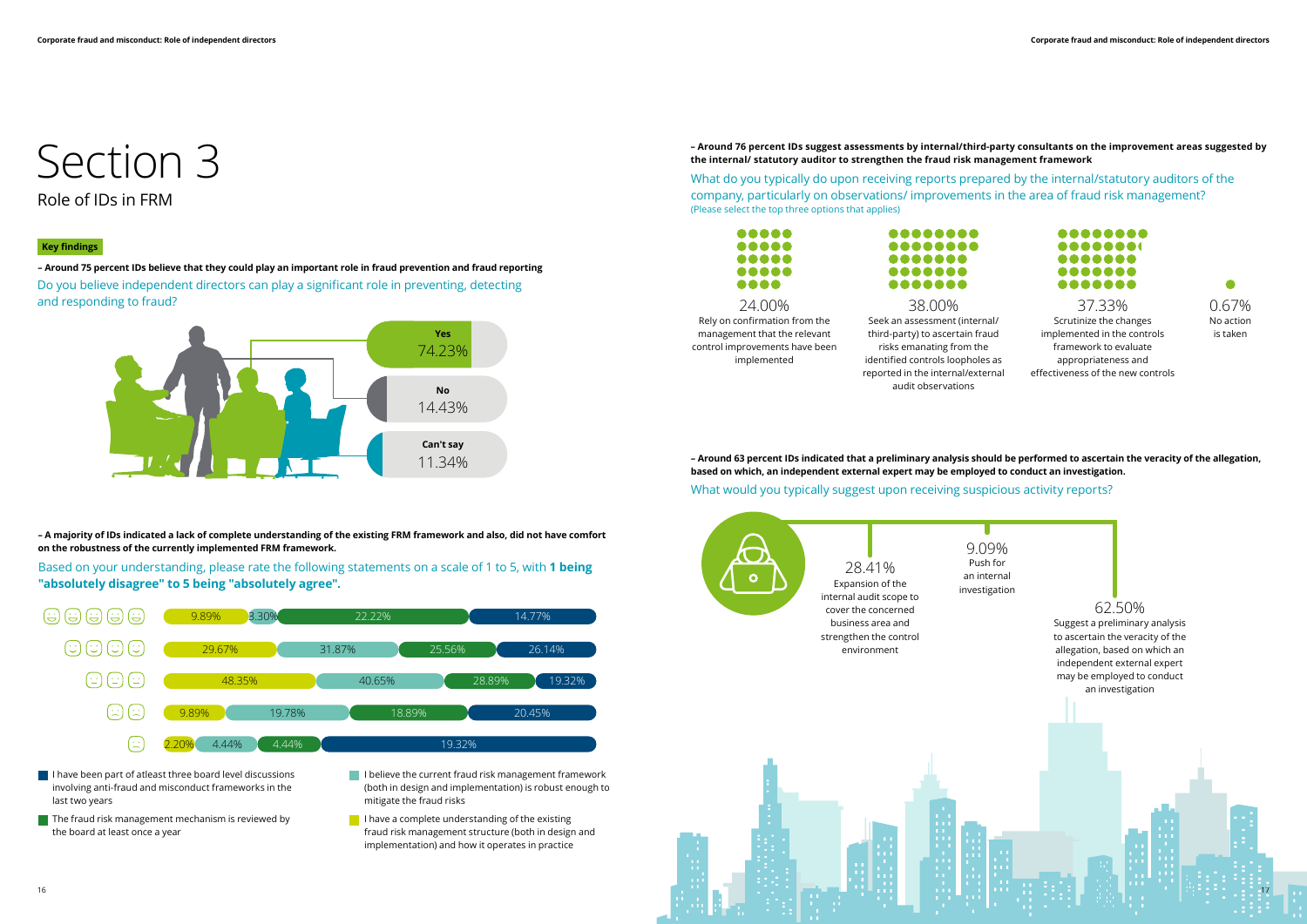## Obtain comfort on the integrity of financial information, financial controls 01 02 03 04

## **Key fraud related by regulatory obligations of IDs**

Some key fiduciary responsibilities of IDs include:

Reporting concerns about unethical behaviour, actual or suspected fraud or violation of the company's code of conduct or ethics policy

Ensuring that related party transactions are justified and are in the company's interest

Being cognizant of not disclosing confidential information such as unpublished pricesensitive information and commercial secrets

# Ensuring that fraud risk management systems are robust

Seeking appropriate clarification or amplification of information

# Ascertaining and ensuring that the company has an adequate and functional vigil mechanism 05 06 07 08

Assessing the quality, quantity, and timeliness of the flow of information between the listed entity's management and the board of directors.

In our view, IDs have a greater responsibility in financial matters, as they make up two-thirds of a board's audit committee under the Listing Obligations and Disclosure Requirements (LODR), including the chairmanship. IDs also oversee the integrity of financial information, risk management, and organisation's vigil mechanism, particularly from a fraud prevention and detection perspective. Per the survey results, approximately 75 percent IDs held similar views as they indicated that they could play an important role, not only in fraud prevention and fraud reporting, but also in helping the organisation respond to fraud instances.

To perform their role effectively, it is important for them to gain a complete understanding of the existing FRM structure (both in design and implementation) and how it operates in practice. Basis the survey responses, it is interesting to note that around 60 percent IDs indicated that they may not have a complete understanding of the existing fraud risk management framework (both in design and practice). In addition, approximately 65 percent IDs believe that the existing fraud risk management

framework implemented by the organisations were inadequate to address fraud risks. This could be indicative of the FRM framework not being updated post disruption, reliance on traditional techniques, static data, tick-of-the-box approach, and irregular reviews of the FRM framework by organisations.

On the subject of continuous monitoring, 48 percent IDs have indicated that the FRM is reviewed by the board at least once a year, while approximately 62 percent indicated having been a part of less than three discussions over the last 18 months on FRM practices - indicating a potential lack of periodic review of the FRM frameworks in challenging times posed by the pandemic.

Further, over 63 percent IDs have indicated that in the event of receiving suspicious activity reports, they suggest a preliminary analysis to ascertain the veracity of the allegation. Based on the outcome of such analysis at times an independent external expert is employed to conduct an investigation.



# Observations A map for IDs' to build an effective FRM and key challenges ahead: Our perspective

Corporate governance norms have been strengthened by the Companies Act, 2013, and the regulations of the Securities Exchange Board of India (SEBI) for listed companies, where key emphasis is given to frauds by recognising them as a key risk and placing the accountability on the board and senior management. In the case of listed entities, there is an additional responsibility/oversight exercised by "Audit Committee" including IDs on fraud risk management.

In our view, as the fraud risk landscape evolves, there is a need for IDs to closely and continuously monitor the risks emanating from the changing business environment and periodically drive the agenda on the board to revisit the existing fraud risk management framework.

While the ID community is well versed with their obligations to fulfil their fiduciary responsibilities, at times, the ability of IDs to deliver on these expectations are hampered by limitations or challenges, some of which are highlighted below:

Due to absence of adequate training and guidance, IDs at times may lack in-depth knowledge of effective FRM programmes

In certain cases, limited/ infrequent discussions in the board/audit committee meetings about fraud risks that organisations face and improvement requirements of the FRM framework

At times, lack of timely access to critical information might affect the ID's capability to effectively perform their tasks. In addition, distortion of facts with the volume and complexity of the data involved could also provide additional challenges for IDs to analyze and take the right decisions

Limited involvement in some cases could impact the ability of IDs to delve deeper into governance and other matters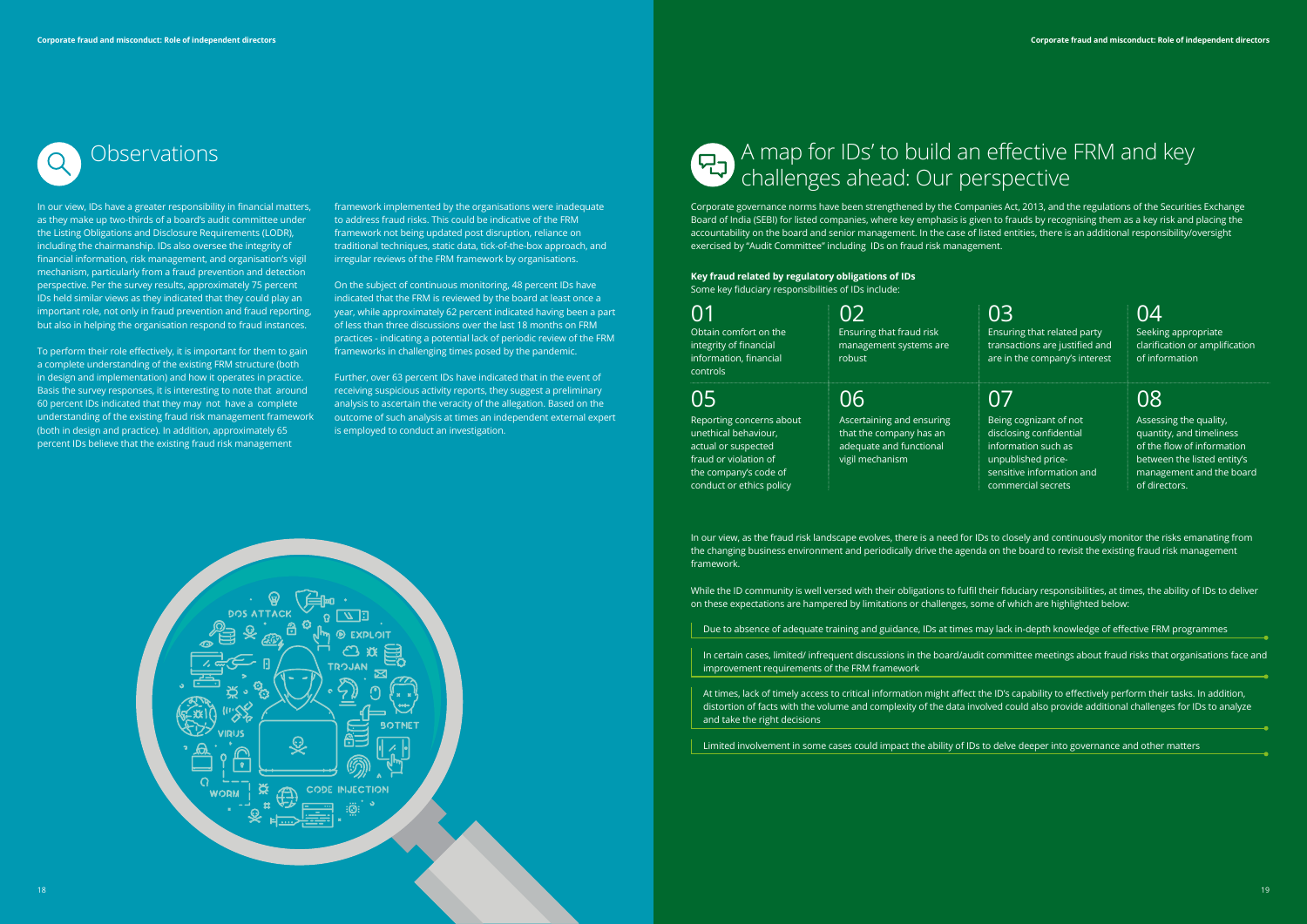# Section 4

Would you choose to be a part of a board that has previously reported/ experienced fraud?



What would be your areas of consideration when making this decision? (select one)

# Prepping for the future against fraud

## **Key findings**



**– Around 63 percent IDs are agreeable to be a member of the board of directors of an organisation that has previously experienced/reported fraud, however, around 50 percent IDs felt that the maturity of ethics and the integrity governance framework will be a key factor in making this decision.**

## **– Focusing on increasing awareness amongst employees on ethics, integrity, and reporting fraud or misconduct issues (21.18 percent), investing in fraud prevention and detection technologies (15.69 percent) and special review of significant material items (15.29 percent) are amongst the best practises suggested by IDs to improve FRM practices.**

# Given the long-term impact of the current business disruption, what are the best practices that organisations can focus on to improve their fraud risk management practices? (Please select top three)

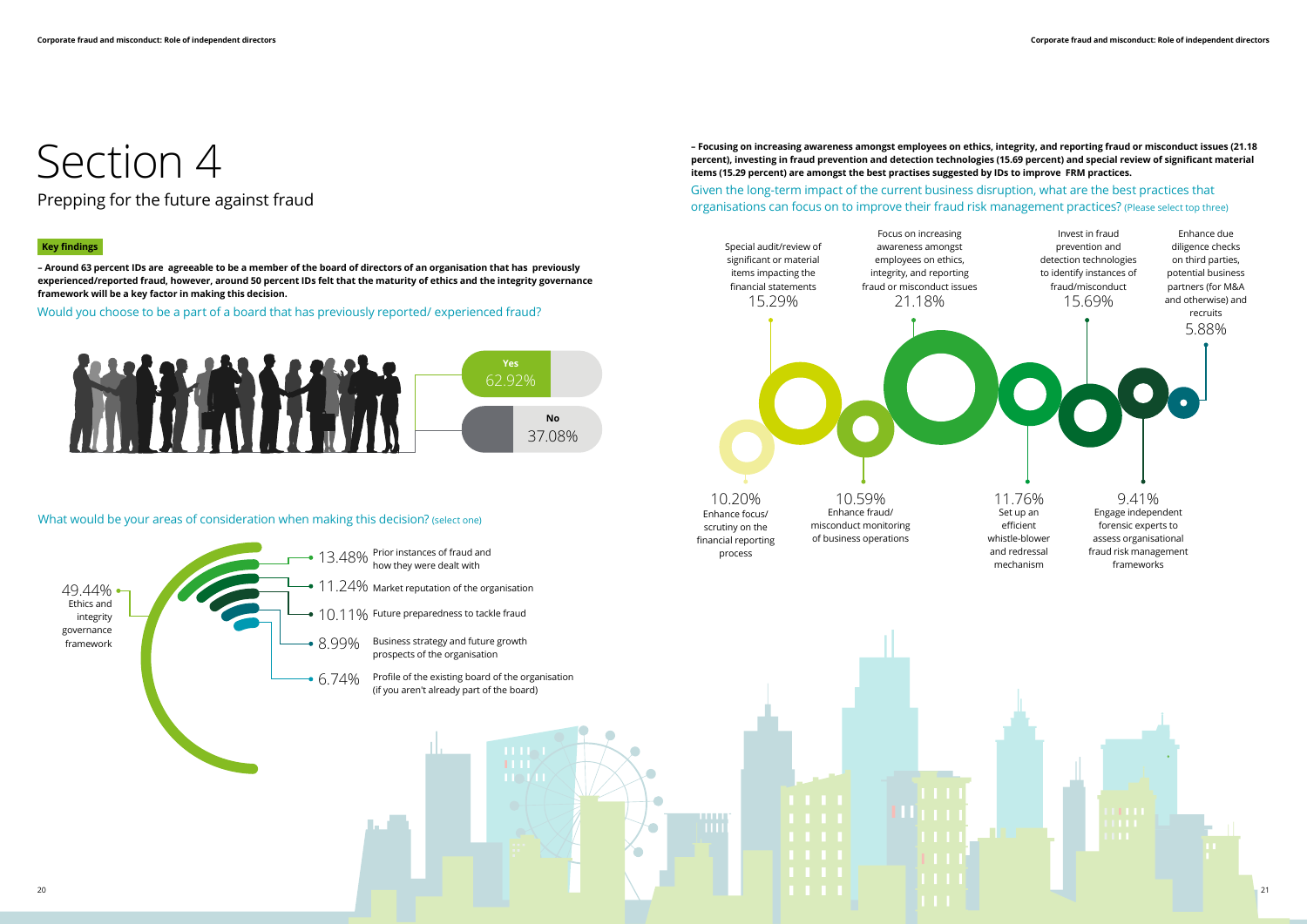**– Around 53 percent IDs believe that they would like to be better equipped to discharge their regulatory and fiduciary responsibilities towards fraud prevention and detection.**



Do you believe you are well equipped to discharge your regulatory and fiduciary responsibilities towards fraud prevention and detection? (Select one option in the appropriate category)

Which of the following options can better equip you to fulfil your fiduciary responsibilities to mitigate the fraud and misconduct risks? (Select the top three)



# **Observations**

**– Specific training on FRM (21.63 percent), help from independent experts (18.78 percent) and increased visibility on monitoring protocols (18.37 percent) are the important components that IDs believe will help fulfil their fiduciary responsibilities to mitigate fraud risks.**

3 https://acfepublic.s3-us-west-2.amazonaws.com/2020-Report-to-the-Nations.pdf



Per the survey results, approximately, 63 percent of the IDs are ready to be part of the board even if they have previously experienced/reported fraud indicating that fraud is no longer a phrase which is taboo. The fact that IDs are willing to associate with organisations with a history of fraud signifies that organisations may at some point witness frauds/ misconduct, however, it is crucial for organisations to improve their fraud risk management efforts across fraud prediction and prevention, as indicated by around 58 percent of the IDs.

Approximately 21 percent IDs felt that a specific focus on increasing awareness amongst employees on ethics, integrity, and reporting fraud or misconduct issues is important to reduce fraud and misconduct. It is pertinent to note that per the ACFE Report to the Nations 2020<sup>3</sup>, 43 percent fraud schemes were detected by whistle-blower tips, half of which were tips from employees. This highlights the importance of investing in the education and awareness of employees and business associates on the means and mechanism of fraud/ misconduct reporting. Further, around 16 percent IDs highlighted the importance of focusing on the adoption of advanced technologies in fraud prevention and timely While the responsibilities and accountability of IDs have increased manifold in the recent years, the survey findings highlight that around 53 percent IDs believe that they are somewhat equipped to discharge their regulatory and fiduciary responsibilities towards fraud prevention and detection, however, there is a need to better equip IDs to fulfil such fiduciary responsibilities. Further, around 21 percent IDs indicated that conducting specific training for them on FRM (including fraud prevention, identify red flags, investigation protocols and remediation) and around 18 percent indicated that understanding the organisation's fraud risk profile including high-risk areas that may have an impact on financial statements, will help them in effectively discharging their roles and responsibilities. Further, around 19 percent IDs highlighted a need to appoint forensic experts to independently review highrisk business areas to identify residual fraud risks and suggest best practices.

detection of instances of fraud/misconduct. Conducting special audits/reviews of significant or material items impacting financial statements also help the organisation ensure an appropriate financial reporting, as indicated by around 15 percent of the IDs.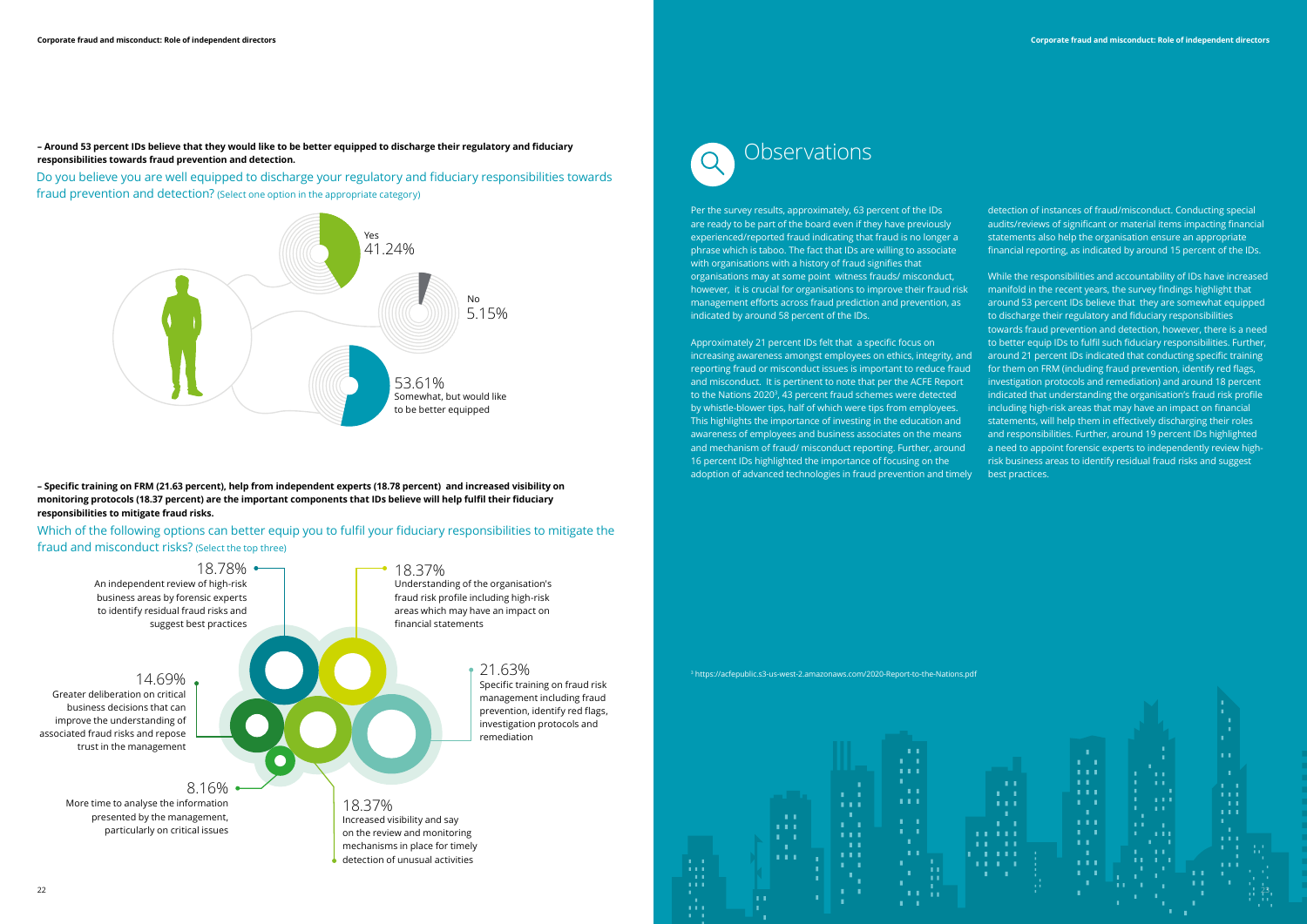

Amidst uncertain times that corporates are facing today due to COVID-19, IDs need to act with the highest standards of vigilance and prudence. While the accountability and expectation of IDs in consideration of past corporate scandals/failures have considerably increased over the past few years, regulators are also mindful of the limitation and challenges IDs face as part of their fiduciary responsibilities<sup>4</sup>. In this context, the Ministry of Corporate Affairs ('MCA') issued a clarification on 2 March, 2020<sup>s</sup> mentioning that prosecution proceedings will not be initiated against independent and non-executive directors ('NEDs') unless there is sufficient evidence to prove that such default or violation had been committed with their knowledge or consent or they were guilty of gross and wilful negligence or fraud. To fulfil regulatory obligations and meet stakeholders' expectations, IDs could consider the following measures:



# Key considerations for IDs

- $\rightarrow$  Evaluate the background and reputation of the management/promoters from a technical capability and integrity standpoint
- Gain an understanding of the fraud risks faced by the organisation after considering industry trends, geo-political factors, macro and micro business trends
- $\blacktriangleright$  Ascertain the nature of adverse news/media items on the organisation and evaluate the potential risk from a financial and reputational standpoint
- Ascertain the primary elements comprising the organisation's fraud risk governance framework, including steps taken to establish "tone at the top" and mechanisms designed to ensure that employees at all levels understand the organisation's approach to fraud risk
- Review the mechanism implemented by the organisation to communicate and educate the organisation's fraud risk management strategy to all the stakeholders
- $\rightarrow$  Enhance skills/knowledge through training programmes on the emerging fraud risk landscape relevant for the industry and fraud risk management techniques, including best practices to mitigate the risk of fraud

### **Before joining the organisation**

- While the FRM framework implementation responsibility remains with the management, IDs should periodically review and monitor effectiveness of FRM framework. Further, to build a robust FRM framework, IDs should also promote/push the agenda in the board for the senior management to take charge and actively work on the following initiatives:
- Undertaking of periodic detailed assessment of the organisation's risk management system, including a review of the board's capabilities and expertise, considering the industry or regulatory arena in which the organisation operates
- FRM framework knowledge enhancement drives highlighting "best practices" for the board and appointing external consultants to help the board understand and analyse business-specific risks
- Ensuring that the organisation has implemented a well-oiled mechanism to report major or new fraud risks fructified during the period, investigation conducted, and findings are reported back to the board or relevant committees, as appropriate
- Getting comfort on the availability of an approved set of investigation protocols, clearly indicating investigation roles and responsibilities, depending on the nature of an allegation, which helps avoid reputational risks that may arise from inappropriate investigation methods
- Evaluate if the organisation has communicated reporting protocols to be followed by the whistle-blower system operator to notify the designated officials for different types of allegations
- $\blacktriangleright$  Ascertaining if the organisation has identified in advance, the legal and forensic investigative resources needed to conduct investigation into serious allegations, including the identification of instances requiring support from external subject matter consultants
- Ensuring that the organisation has an adequate system of continuous monitoring in place for critical areas of concern to identify red-flags, if any, on a real-time basis
- Assessing the effectiveness of a continuous monitoring tool to analyse transactions and keep a close look-out for key outcomes and steps taken by the management to tackle potential risks areas
- Performing a review of reports from the statutory auditors, internal auditors, legal counsel, regulators and other experts to understand the risk profile of the organisation and evaluate if the implemented corporate governance framework is robust and sufficiently well-equipped to oversee all facets of the organisation's risk profile
- Scrutinising and challenging high-value complex or "extraordinary" transactions that form a part of financial statements
- Considering all whistle-blower complaints/tips diligently and ensure that the instances of suspected or known fraud is appropriately investigated and suitable action is taken against perpetrators
- $\blacktriangleright$  Ensuring that the learning from the investigations are considered/incorporated and that the organisation revisited the fraud risk management framework to ensure that loopholes, if any, in the existing anti-fraud controls framework were adequately enhanced to minimise the possibility of reoccurrence
- $\rightarrow$  Promote appointment of independent experts for opinions on key matters

4 Companies Act, 2013; SEBI Guidelines – LODR, revised listing agreement for stock exchanges 5 https://mca.gov.in/bin/dms/getdocument?mds=1bTF%252F%252FyAV2xBCubFfIF4YA%253D%253D&type=open

## **Oversight and continuous monitoring**

## **Action items in case of any suspected fraud**

- In case of any adverse events, IDs should oversee the management response to ensure the effectiveness and provide guidance. Accordingly, below are some of the considerations that IDs should promote:
- **Ensuring all the allegations of fraud/misconduct are looked into and acted on by the management**
- Ensure that the complexity and severity of the suspected fraud and its implications both from financial, regulatory, and reputation perspective are assessed appropriately
- Ensure that there is a well-equipped team to handle the investigation, fraud incidents are assigned to senior, trusted individuals. Depending on the complexity and potential implications, consider appointing forensic experts to conduct an independent investigation
- Ensure that all efforts are made as an immediate priority for collection and preservation of critical information to avoid any attempt to destruct the evidence/information
- $\rightarrow$  Seeking updates and overseeing the outcome of the investigation to understand the potential impact and any interim action, if required, to be taken by the management, e.g., disclosures to stakeholders, immediate plug for any loopholes, and internal communication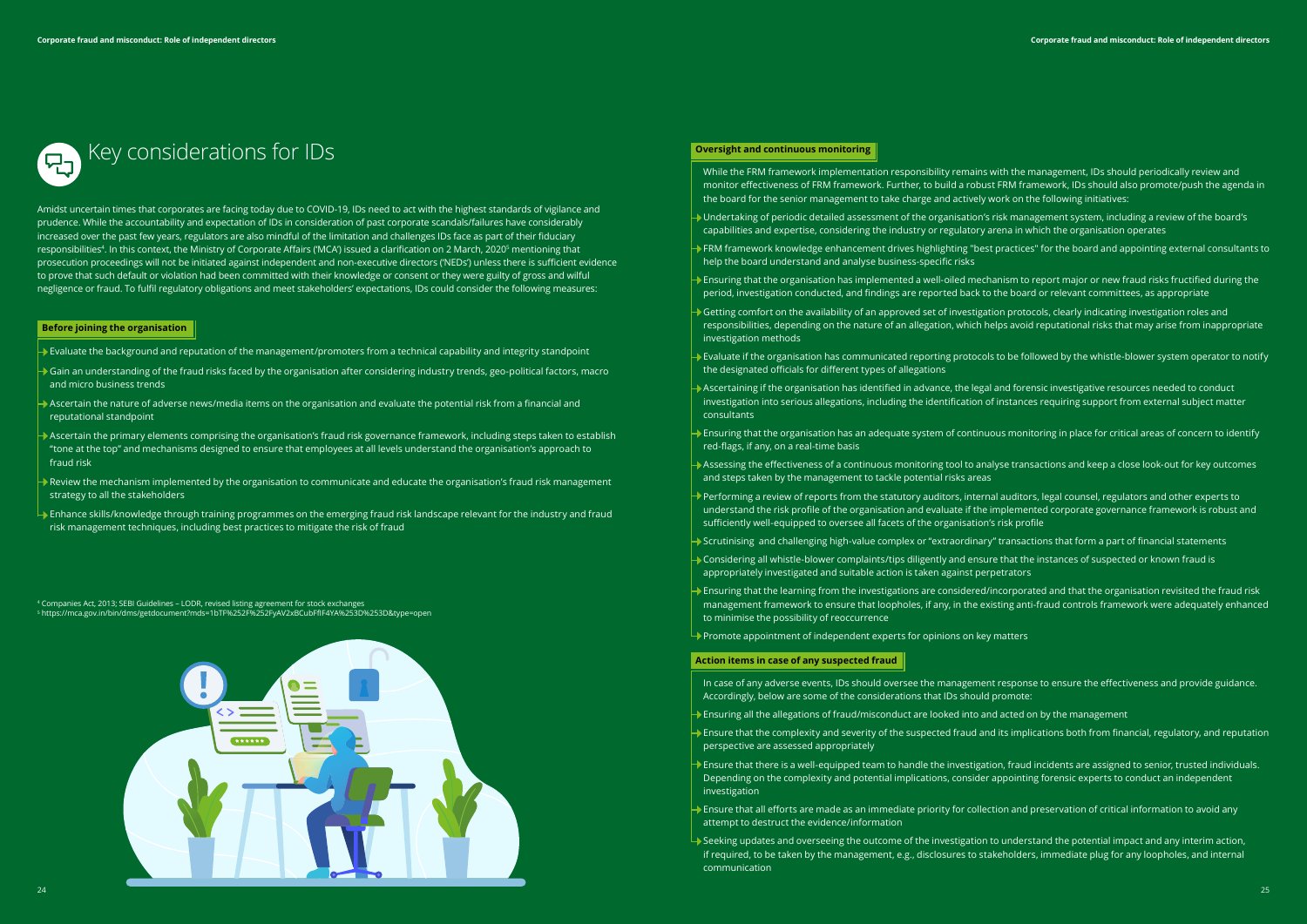# About the survey

This survey report has been developed based on the responses received to a questionnaire that IOD circulated to IDs serving on public company boards across all major sectors in July and August 2021. The survey received around 110 ID responses, out of which about 25 percent held a total experience of more than 10 years as IDs. Around 62 percent IDs serve in listed companies (including listed foreign headquartered companies with India operations) and approximately 38 percent serve in unlisted companies.

The response rate to questions varies; not all respondents have answered all the questions in the survey. Each statistic used in this report is derived from the number of responses to that question and must not be considered consistent across the report.